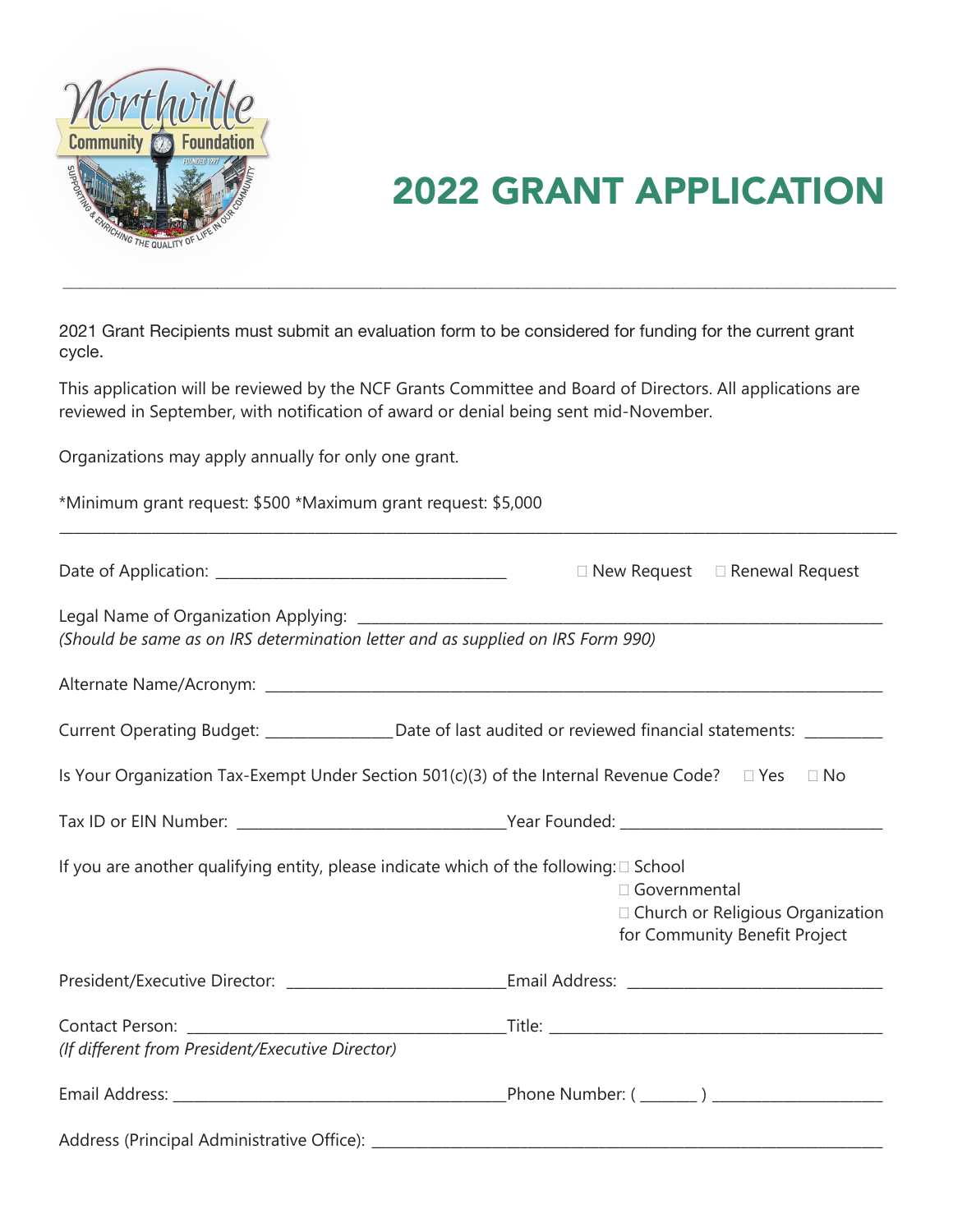| Have you received any support from the Northville Community Foundation in the last 5 years? If so, please list                                                                       |                                                                                                                                          |  |  |  |  |  |
|--------------------------------------------------------------------------------------------------------------------------------------------------------------------------------------|------------------------------------------------------------------------------------------------------------------------------------------|--|--|--|--|--|
| ,一个人的人都是一个人的人,我们就是一个人的人,我们就是一个人的人,我们就是一个人的人,我们就是一个人的人,我们就是一个人的人,我们就是一个人的人,我们就是一个人                                                                                                    |                                                                                                                                          |  |  |  |  |  |
| Category That Best Describes Your Request:<br>$\Box$ Education $\Box$ Health $\Box$ Art $\Box$ Community $\Box$ Beautification<br>□ Youth Genior GHistorical Dother (Please Specify) |                                                                                                                                          |  |  |  |  |  |
| ,我们也不能会在这里的,我们也不能会在这里,我们也不能会在这里,我们也不能会在这里,我们也不能会在这里,我们也不能会在这里,我们也不能会不能会不能会。""我们,我                                                                                                    |                                                                                                                                          |  |  |  |  |  |
|                                                                                                                                                                                      |                                                                                                                                          |  |  |  |  |  |
|                                                                                                                                                                                      |                                                                                                                                          |  |  |  |  |  |
| Type of Support Requested: □ New Program □ Existing Program □ Other (Please Explain)                                                                                                 |                                                                                                                                          |  |  |  |  |  |
| Signature, President/Executive Director                                                                                                                                              | Date                                                                                                                                     |  |  |  |  |  |
| <b>Printed Name and Title</b>                                                                                                                                                        |                                                                                                                                          |  |  |  |  |  |
|                                                                                                                                                                                      | <b>Please Attach:</b>                                                                                                                    |  |  |  |  |  |
| $\Box$ Project Narrative<br>□ Project Budget<br>□ IRS Ruling Letter<br>□ Most Recent Audited or Reviewed Financial Statements                                                        | $\Box$ List of Board of Directors<br>□ Annual Operating Budget<br>$\Box$ Letters of Support (Optional)<br>□ Annual Report (If Available) |  |  |  |  |  |

**Submit Via Email:** ncfmanager@gmail.com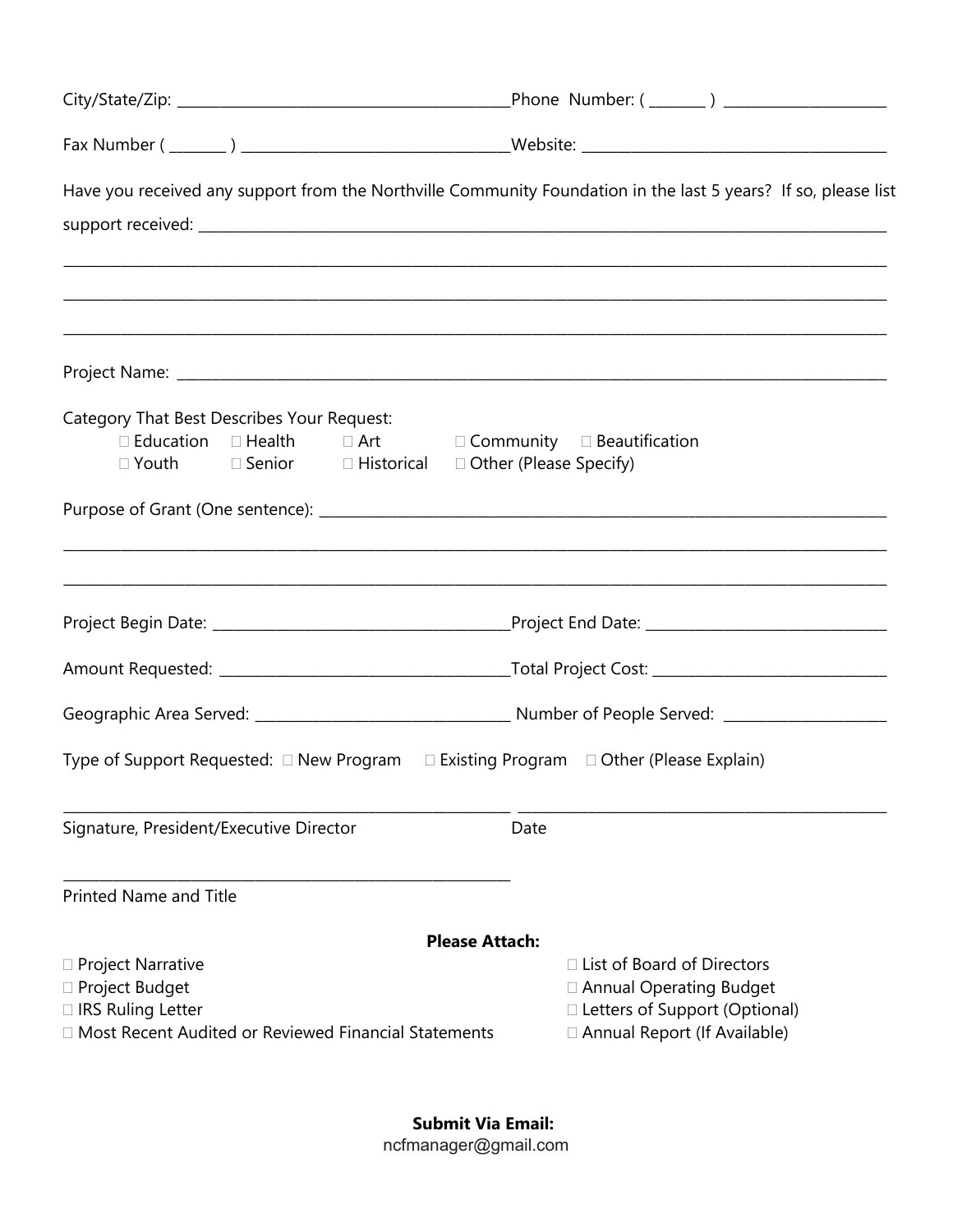

### **Narrative Format for NEW Requests** Narrative Format for New Requests 2022 GRANT APPLICATION

#### **Organization Name:**

Please provide the following information in this order. The narrative is not to exceed six pages.

#### **1. Purpose of Grant**

- Statement of needs/problems to be addressed.
- Description of target population and how they will benefit.
- Description of project goals, measurable objectives, action plans, and statements as to whether this is a new or ongoing part of the sponsoring organization.

\_\_\_\_\_\_\_\_\_\_\_\_\_\_\_\_\_\_\_\_\_\_\_\_\_\_\_\_\_\_\_\_\_\_\_\_\_\_\_\_\_\_\_\_\_\_\_\_\_\_\_\_\_\_\_\_\_\_\_\_\_\_\_\_\_\_\_\_\_\_\_\_\_\_\_\_\_\_\_\_\_\_\_\_\_\_\_\_\_\_\_\_\_\_\_\_\_\_\_\_\_\_\_\_\_\_\_\_\_\_\_\_\_\_\_\_\_\_

- Timetable for implementation.
- List of other partners in the project and their roles.
- List of similar existing projects or agencies, if any, and explain how your agency or proposal differs, and what effort will be made to work cooperatively.
- Description of the qualifications of key staff and volunteers that will ensure the success of the program. List of specific staff qualifications, experience, and/or training needs for this project.
- Long-term strategies for funding this project at end of grant period.

#### **2. Evaluation**

Plans for evaluation including how success will be defined and measured.

#### **3. Site Visit**

 Will a site visit be possible by NCF representatives to view the project/program in progress? If yes, please give an idea as to when, where, what, and with whom we can visit.

#### **4. Budget Narrative/Justification**

- Grant budget, using the Grant Budget Format that follows.
- List of priority items in the proposed in the proposed budget, in the event that we are unable to meet your full request.

#### **5. Organization Information**

- Brief summary of organization's history.
- Brief statement of organization's mission and goals.
- Description of current programs, activities and accomplishments.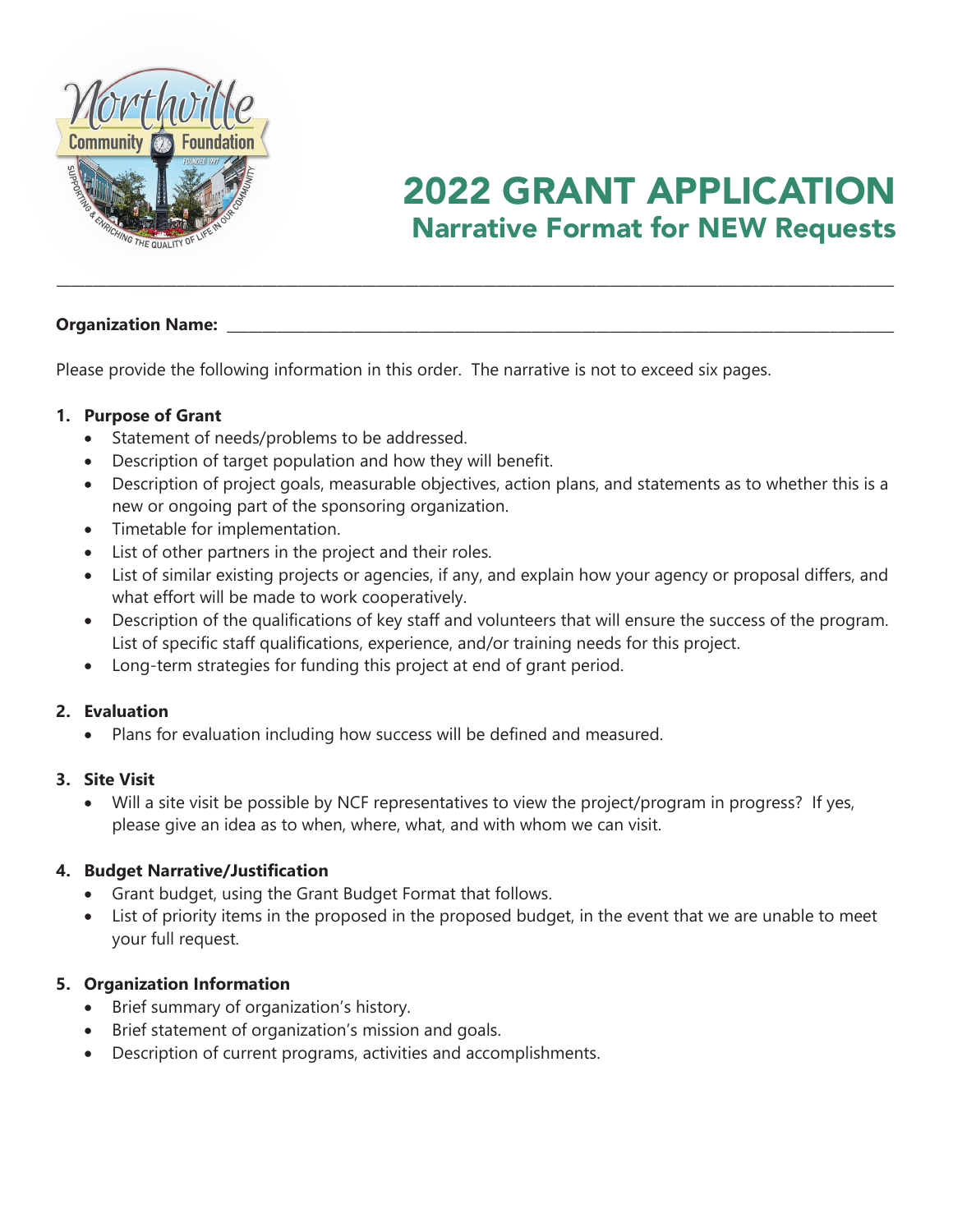

## *EXAMPLE APPROVEL* 2022 GRANT APPLICATION

#### **Organization Name:**

Please provide the following information in this order. The narrative is not to exceed four pages.

#### **1. Purpose of Grant**

- Brief description of the needs/problems to be addressed, project goals, and proposed use of funding from the NCF.
- Describe your plans for this upcoming year in regards to your project.
- List of other partners or collaborations in the project.
- Has your project changed since you received funding from the NCF? If so, please tell us about the changes and what led to them.

#### **2. Evaluation**

- Describe your results to date including the impact this project/program has had on the people you serve and on your organization itself.
- Share a story that illustrates the impact or success your project has had to date.
- Since the implementation of your project, is there something you wish you would have done differently?
- Have you sent in your evaluation form for the previous grant given by the NCF? If not, please attach. *Note: Applicants who have not submitted an evaluation form for previous NCF grants by the grant deadline (July 31, 2017) will not be considered for funding for this grant cycle.*

#### **3. Site Visit**

 Will a site visit be possible by NCF representatives to view the project/program in progress? If yes, please give an idea as to when, where, what, and with whom we can visit.

#### **4. Budget Narrative/Justification**

- Grant budget, using the Grant Budget Format that follows.
- List of priority items in the proposed in the proposed budget, in the event that we are unable to meet your full request.

#### **5. Organization Information**

 Remind us of your mission and track record. Highlight two or three key facts and accomplishments that best define you.